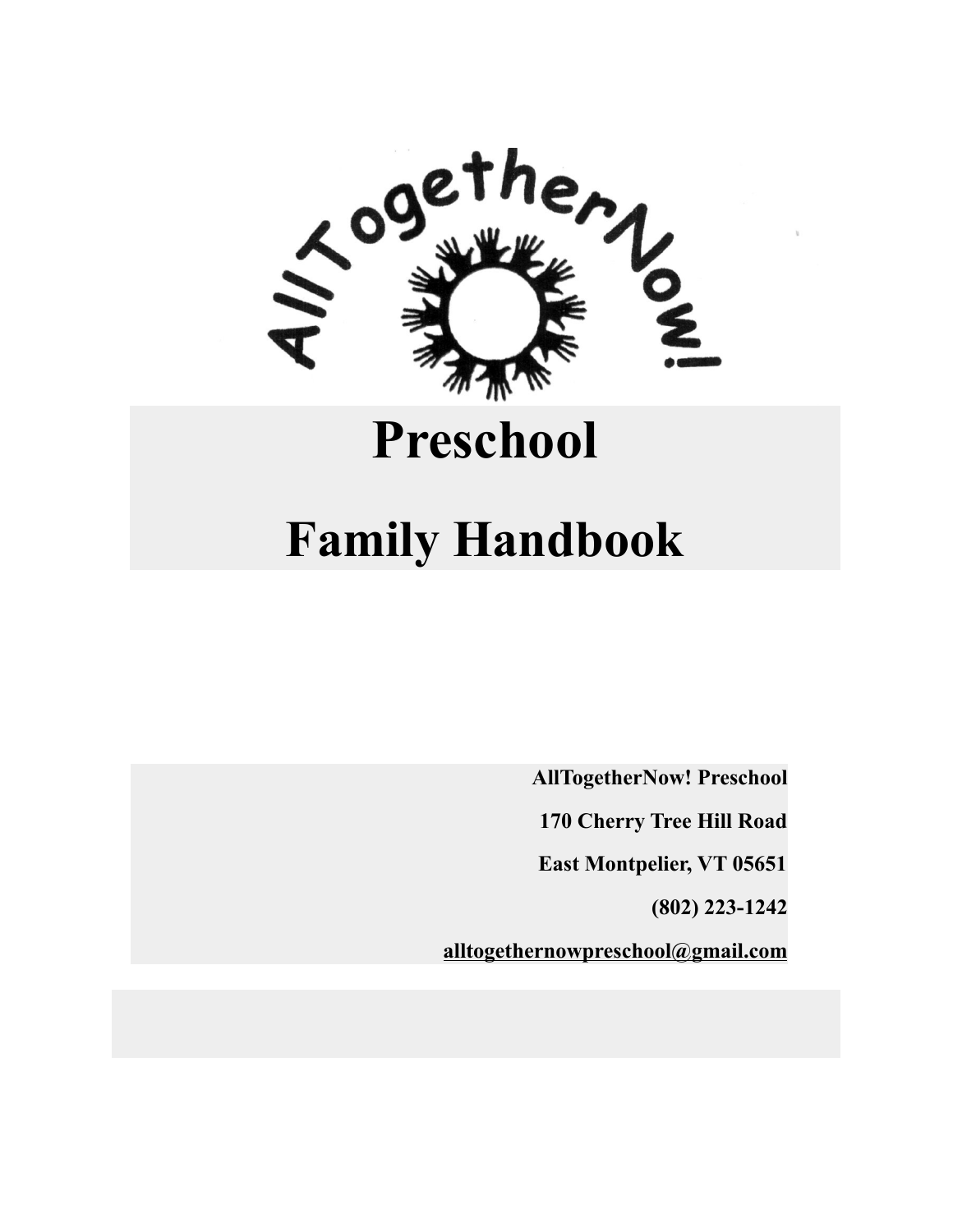# **AllTogetherNow! Preschool Handbook**

# **Welcome to AllTogetherNow! Preschool**

AllTogetherNow! Preschool is a 5 STAR, licensed, multi-age, Universal Preschool approved, Early Childhood Education Program, committed to providing a nurturing, enriched environment for children to explore and grow. We are open year-round, Monday-Friday from 8am - 4:30pm, for children ages 3-6. We are centrally located in a beautiful farmhouse with expansive views, open fields, and a 500 acre wooded preserve across the road. Also on the premises, we also offer vacation/summer camps and after-school art classes for ages 7-13, Music Together classes for families, instrumental lessons, an in-ground, salt water swimming pool offering swim lessons, and a variety of adult classes. Our facility also houses Art Tiles Studio, organic gardens, barnyard animals and the residences of friends and family.

Our preschool curriculum is designed to inspire learning across all developmental levels and learning styles by offering a wide range of learning opportunities through both thematic studies and free play. The children's social, artistic, intellectual, physical, and emotional development is nurtured through opportunities to explore art, music, dance, dramatic play, math, natural science, literature, cooking, gardening, animal husbandry, and cooperative games, without the use of T.V. or computers. Although we ask that each child is present for circle and mealtimes, participation in activities is optional, as we believe that children learn in many ways. We teach respect through loving kindness and do not tolerate violent or hurtful behaviors, even in play. We encourage alternatives that help everyone feel safe and involve children in problem solving, rather than punishment.

Throughout the year, we cycle through various curricular themes, such as insects, water, seasons, solar system, etc. Themes provide a focus for our explorations and help to inspire a love of learning. Many themes are chosen through observing the children's interests during free play. We often invite guest speakers from the community and participate in field trips. Parents are always invited to share traditions, experiences, and talents with us. We encourage you to further your child's understanding by connecting this learning to experiences at home.

#### **Our Three Guiding Principles: Be Safe, Be Kind, Be Gentle**

These principles are from a book called *Adventure Play*, by Nancy MacPhee Bower, in which she proposes them as a foundation for creating a peaceful community. Children can remember these three simple phrases, which cover most of their experiences in their social, emotional, and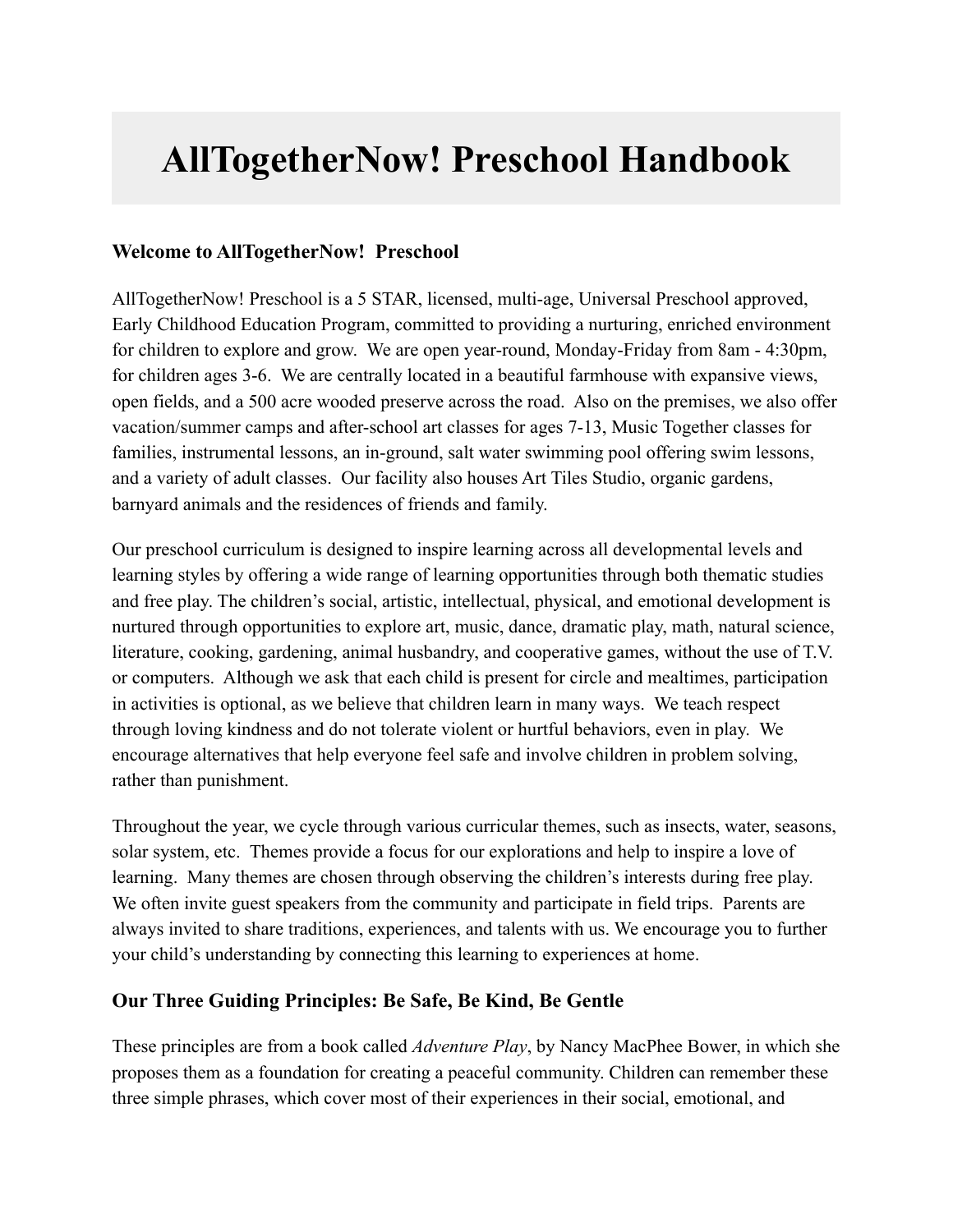physical world. They have an internal sense of what safe and unsafe are, what words hurt and don't hurt, and what actions are gentle and not gentle. Using these 3 Principles of Peace, all behaviors can be addressed by asking questions, such as, "are you being safe with that?" or "is that kind?', or "how can we play in a gentle way?". When situations arise we can allow children to reflect on, and be responsible for, their own actions, and also help each other be safe, kind and gentle. Please consider adopting these Principles of Peace in your own home.

We encourage alternatives that help everyone feel safe and involve children in problem solving, rather than punishment. For example, if a child is hurtful to another we first help the child verbalize their feelings and brainstorm other options of expressing their feelings that are not harmful to others. Next, we help the child choose an alternative and practice their choice. Finally, we ask the child to think of a way to help the other child feel better, such as offering an ice pack or hug. We find a positive approach much more successful than punishment or humiliation and have never needed to put children in 'time-out' unless they need time to cool down before solving their problem.

Positive guidance techniques may include:

\*Reflection and discussion around these three principles: Be Kind, Be Safe, Be Gentle

\* Guiding children through modeling and encouraging expected behaviors by setting clear, consistent and fair limits

- \* Valuing mistakes as learning opportunities
- \* Redirecting children to more acceptable behaviors
- \* Listening and helping children talk about their feelings
- \* Encouraging cooperation and respect among all children
- \* Guiding children to resolve conflicts among themselves
- \* Class Meeting
- \* Role playing through puppets and storytelling

#### **Notification of Behavioral Issues to Families**

If a child's behavior/circumstance is of concern, communication will begin with the parents as the first step to understanding the child's individual needs and challenges. We will work together to evaluate these needs in the context of our program. If in an extreme case where a child is having dangerous behavior repeatedly in a way where the child is not able to be safe or needs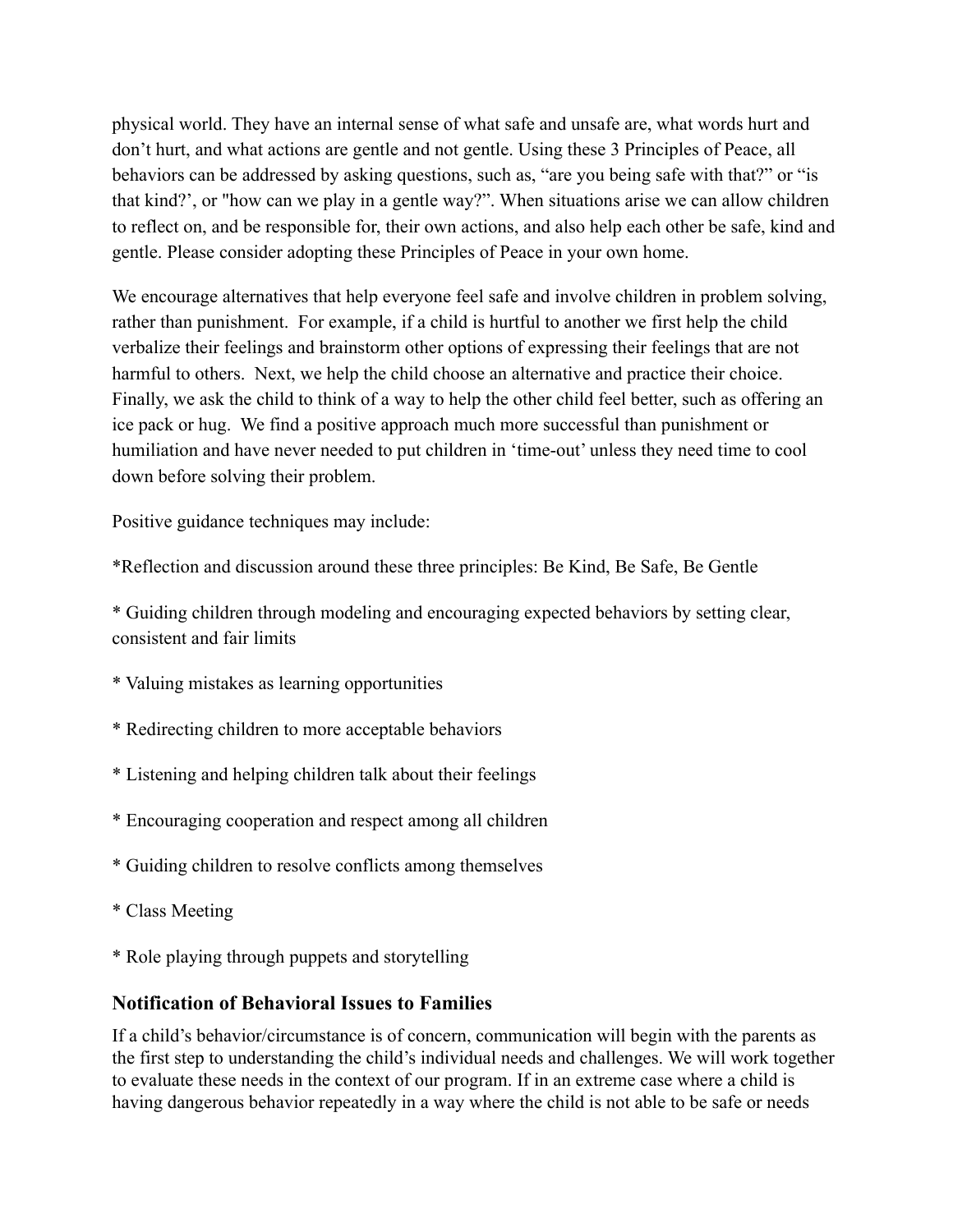one on one attention for a significant amount of time, the family will be asked to come pick up their child.

On rare occasions, a child's behavior may warrant the need to find a more suitable setting for care. Examples of such instances include:

- A child appears to be a danger to others.
- Continued care could be harmful to, or not in the best interest of the child as determined by a medical, psychological, or social service personnel.
- Undue burden on our resources and finances for the child's accommodations for success and participation.

In the event a child's needs or behavior are consistently outside of the realm of support for AllTogetherNow!, after attempts to adjust care within the context of our program, staff will notify parents in writing of the need to find a more suitable setting for care.

**Music Together** (Music Together is suspended until further notice due to Covid)

AllTogetherNow! students participate in an internationally acclaimed music program taught by director, Ellen Leonard. The program includes a new song collection every semester, Fall, Winter and Spring, featuring great arrangements of original and traditional songs in a wide variety of tonalities, meters, and cultural styles. Families will receive a beautifully illustrated songbook, a link to download the recorded music collection, and a parent guide. Throughout the semester, the preschool will focus on the repertoire, woven into our daily activities. Students attending on Wednesdays and Fridays will also attend formal classes every other week and all families are invited to attend any classes throughout the semester for no additional cost. Classes are Wednesdays and Fridays at 10 a.m. For more information about the Music Together program ask Ellen or visit the website at [www.musictogether.com](http://www.musictogether.com/).

# **Calendar Year**

We are open year-round except for the following paid holidays: Town Meeting Day, Memorial Day, Independence Day, Labor Day, Thanksgiving Day, the day after Thanksgiving, and the days including and between Christmas and New Year's Day. We are also closed for two additional staff in-service training days, two days for parent-teacher conferences, and close one hour early, once a month, for staff meetings. A full school year calendar will be sent out at the beginning of the school year. We will close or delay for inclement weather if the Washington Central Supervisory Union district is closed. Also, if the electricity is out for more than 2 hours we will need to close. **To find out if we are closed or delayed due to inclement weather go to [www.wcax.com.](http://www.wcax.com/) It will also be broadcast on most local TV and radio stations.**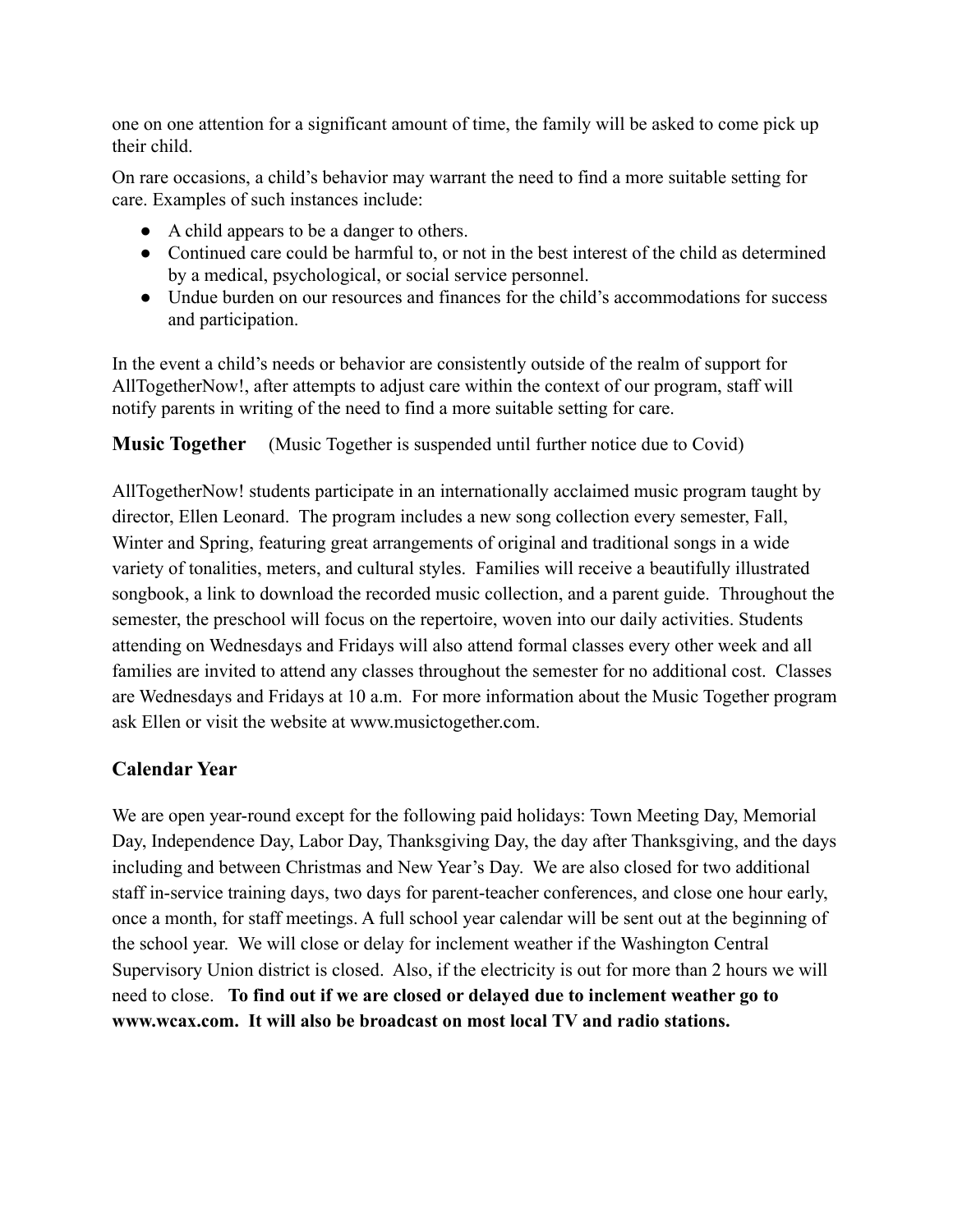### **Birthdays/Holidays**

We like to celebrate each child's birthday and encourage you to bring in a low-sugar treat, such as muffins, to share. If you are unable to supply a treat, please let us know ahead of time so we can plan to make something here. Please check with us concerning specific children's dietary restrictions.

We are an inclusive approach to holidays and try to present a variety of cultural and seasonal celebrations. Although religious aspects are not emphasized, they may be mentioned in a context such as, "some people believe…". Please let us know, in advance, if this is a problem. We also welcome you to share how your family celebrates a particular holiday.

# **What to Bring/What not to Bring**

\* Please bring a healthy lunch, 2 snacks, and a water bottle. (at this time, we no longer provide snacks, due to Covid) Please do not include any sugary treats (less than 8 grams of added sugar) - they will not be served.

\* We supply spoons and forks. If you choose to bring your own, please label!

\* Parents are responsible for supplying 2 clean facial masks, a fitted crib-size sheet, blanket, pillow, appropriate seasonal outdoor clothing and several changes of extra clothes. Also important is a waterproof suit, such as a Muddy Buddy, to protect your child in wet conditions. Please check often to be sure your child's box is sufficiently stocked.

#### \* **PLEASE LABEL ALL PERSONAL BELONGINGS!**

\* It is best not to bring special toys from home, especially if it is difficult for your child to share them, or if it would be difficult for your child if they were lost.

#### **Daily Schedule**

8:00-9:30am – Arrival/free play/thematic activities

 $9:30-10:00$  – Snack

10:00- 11:00 – Circle time, library (Mondays), or music/art class (Weds & Fri) (Library and Music classes are currently suspended due to Covid)

11:00-12:30- Free outside play\*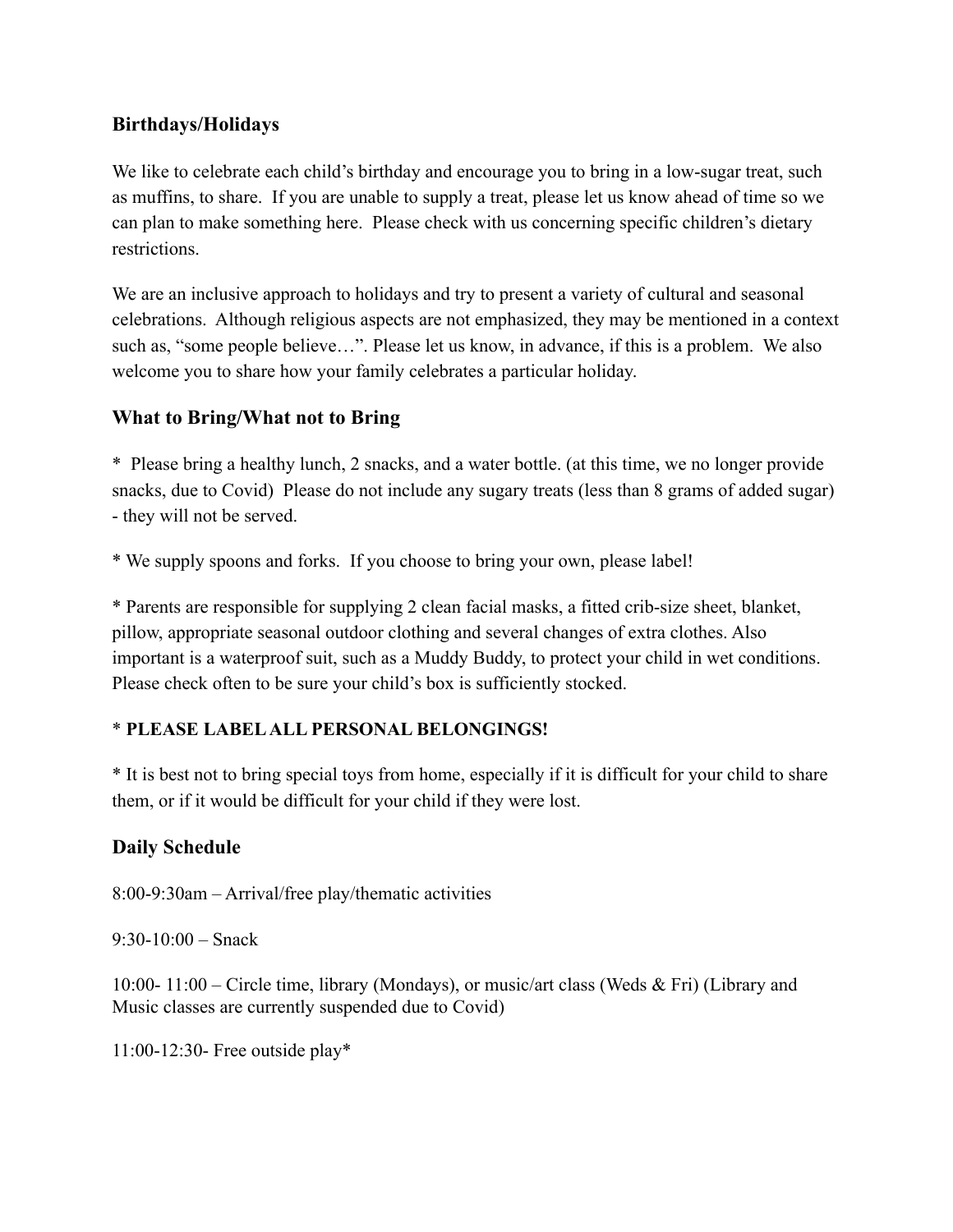12:30-1:00- Lunch

1:00-1:30 - Wind down - mindfulness activities, stories, yoga, lullabies

1:30-2:30 - Rest time\*\* We wake sleeping kids around 3:00, non-sleepers up at 2:30.

2:30-3:00 - PK Group activity

3:00-3:30 - Snack

3:30- 4:00 - Outdoor play, clean-up, pick-up

\* We play outdoors daily if temperatures are above 10 degrees. Please send proper attire!

\*\* Please try not to pick-up your child from 1:30 – 3:00 because it disrupts our rest time!

#### **Arrival**

Please remember to sign your child in and out each day on the sign in/out sheet at our entrance. There is also a column to write comments or information about your child that you would like us to know. Please check the sheet when picking up your child since we may write a note to let you know something about your child, such as accomplishments, concerns, or a minor injury. Also check for other notices posted in this area. Our current themes are written on the calendar above the sign in/out sheet. Let us know right away if there is any change in your personal situation, such as, contact numbers, residence, etc., or if your child needs medication of any kind, or if someone other than those specified will be picking up your child. Your child will not be released to anyone else without verbal or written permission from you.

#### **Illness/Medications/Emergency** (please see additional Covid protocol)

We must have on file each child's physician's name and telephone number, your preferred hospital's name and number, parent's home and work numbers and the name and number of another adult to contact in case of an emergency. The state also requires that parents give written permission, specifying dosage, content, and schedule of all prescription medications. Please give all medicines to an adult to administer.

For the wellbeing of your child and others, please keep your child home if they show any of the following symptoms:

\* Oral temperature of over 99 degrees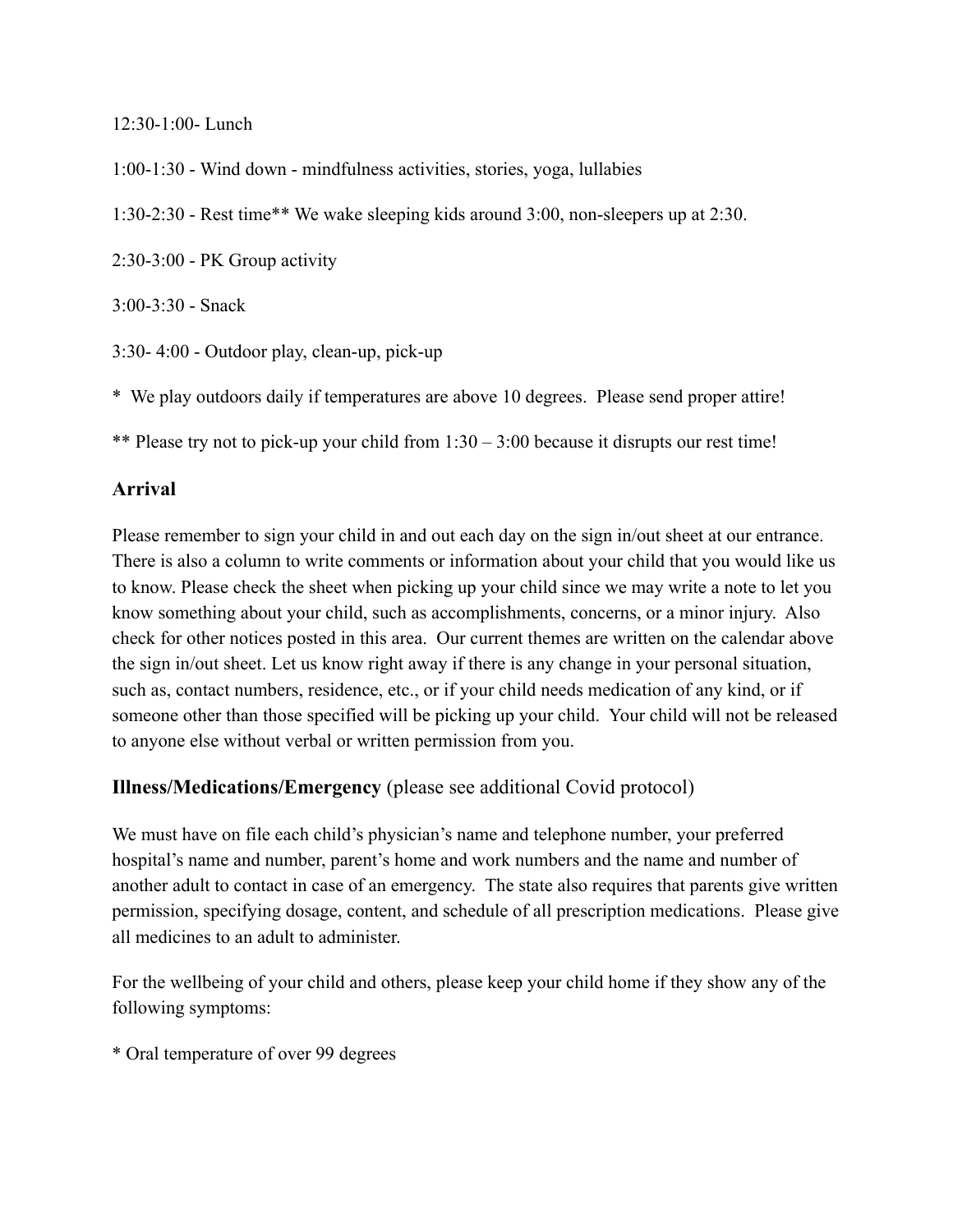\* Diarrhea

- \* Severe coughing
- \* Pink eyes or yellow skin
- \* Vomiting
- \* Parasites
- \* Rash

We will contact you immediately if your child develops these symptoms or shows any unusual physical or emotional symptoms during the day. It is very important to let us know right away if there are any changes in your emergency information.

The State of Vermont requires that each enrolled child have on file at ATN a completed immunization record listing types and dates of immunizations. The record should attest that the child has been immunized in accordance with the schedule of immunization determined by the Vermont Department of Health.

If a child is not, or only partially, immunized for medical, religious or other reasons, you must give us a Vermont Department of Health Exemption Form. These forms are available online at [http://www.healthvermont.gov/sites/default/files/documents/2017/03/ID\\_IZ\\_CCP\\_annual\\_exem](http://www.healthvermont.gov/sites/default/files/documents/2017/03/ID_IZ_CCP_annual_exemption.pdf) [ption.pdf](http://www.healthvermont.gov/sites/default/files/documents/2017/03/ID_IZ_CCP_annual_exemption.pdf)

Immunization records are required to be updated on a yearly basis.

In the event of an outbreak of a vaccine-preventable disease present at the Center, all susceptible children–including those with medical or religious exemptions–are subject to the exclusion guidelines as described in the Vermont's Early Childhood Program Licensing Regulations.

#### **Physicals**

Routine physicals are required according to the current recommendations of the American Academy of Pediatrics, [AAP.org](https://www.aap.org/) A copy of your child's physical should be received before but must be received no later than 45 days after your child begins the program. Families are responsible for ensuring that their child's physicals are kept up-to-date and that a copy of the results of the child's health assessment is given to the program.

#### **Separation**

It is quite normal for children to experience feelings of anxiety when being dropped off, particularly when they are new or going through changes in their home life. Parents are welcome to stay as long as they like to ease transition, though experience has shown that once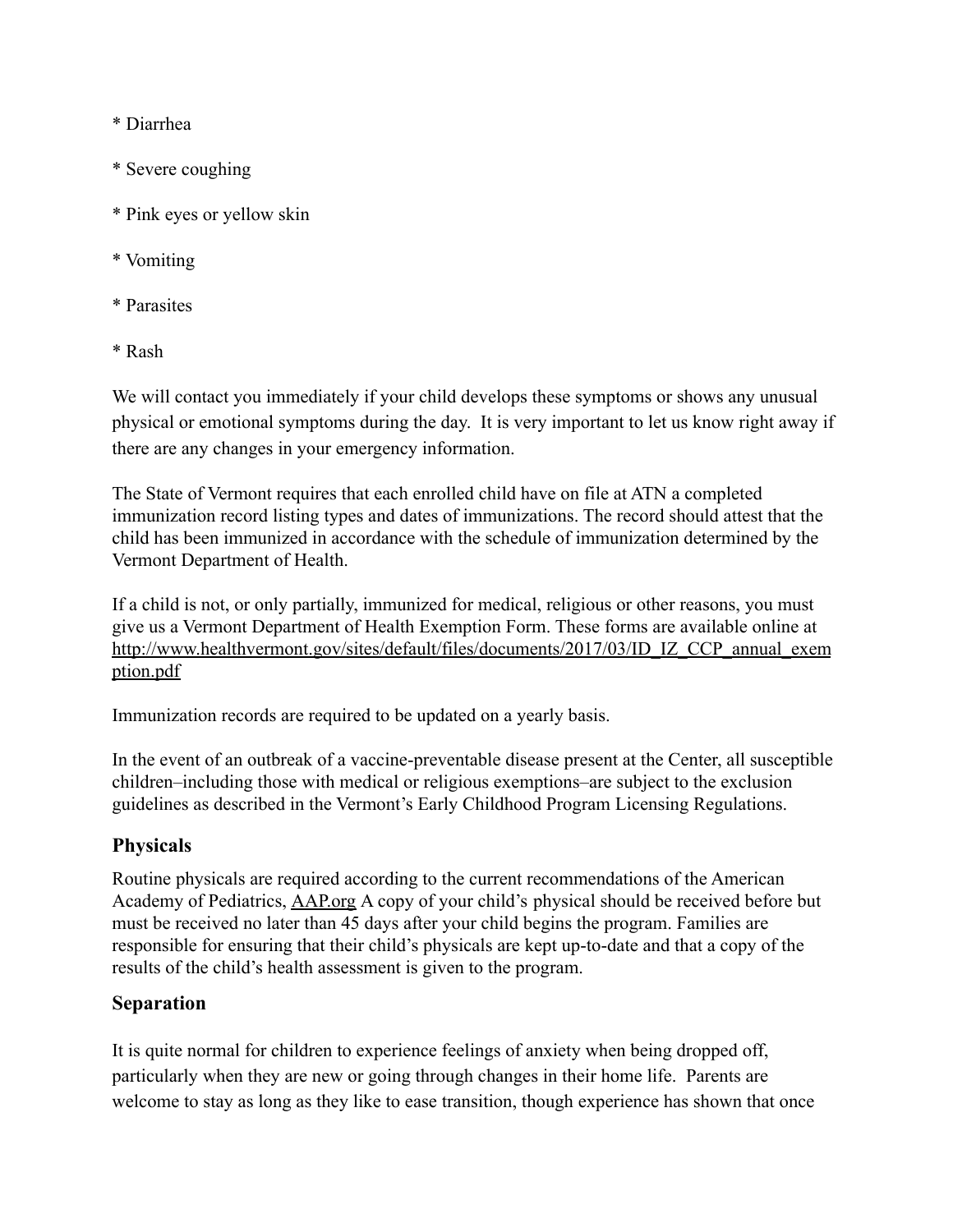you say goodbye, and assure your child that you will return, it is best to leave swiftly and confidently. Children rarely cry after their parents are out of sight. Our staff has many years of both personal and professional experience in helping children through this stage. We will always call if your child is having difficulty and you are always welcome to call later to check on your child.

# **Rest-Time**

We offer a daily rest time for children (and adults!) of all ages and activity levels. We feel this is an important introspective time for all of us. We spend up to a half hour winding down with stories and relaxing together and then one half hour of quiet time. We allow sleeping children to wake naturally unless you request a specific limit on how long you would like your child to sleep.

# **Rates/Billing**

#### **Tuition Fall 2022-June 2023 (September 1- June 30)**

| 2 Year Olds (not 3 years by September 1st) |                                           |  |
|--------------------------------------------|-------------------------------------------|--|
| (No Act 166 Funding)                       | Ages 3-5(Act 166 Funding Credit included) |  |
| 3-5 Year Olds                              |                                           |  |
| 5 days/week Monthly \$1200.                | 5 days/week Monthly \$1190                |  |
| 3 days/week Monthly \$840.                 | 3 days/week Monthly \$830.                |  |
| 2 days/week Monthly \$569.                 | 2 days/week Monthly \$595.                |  |

There is a first time registration fee of \$50 and a deposit of ½ month's tuition required. You will receive an invoice on the 1st of the month and payment is due by the 5th of the month. There is a late payment fee of \$10 per week. Additional drop-in days are \$69 per day. **We ask that you schedule an automatic payment with your bank unless you discuss special arrangements with Ellen.**

Payment is required if students are absent for any reason. **One month's written notice is required to change an existing contract.** There will be a two-week trial period during which either party may terminate the contract or immediate release if the contract is breached.

Children must be picked up promptly by 4:30. We charge \$5.00 for 1-10 minutes late, \$10.00 for 10-20 minutes late, etc. Please don't make us ask you for this fee, you know when you are late.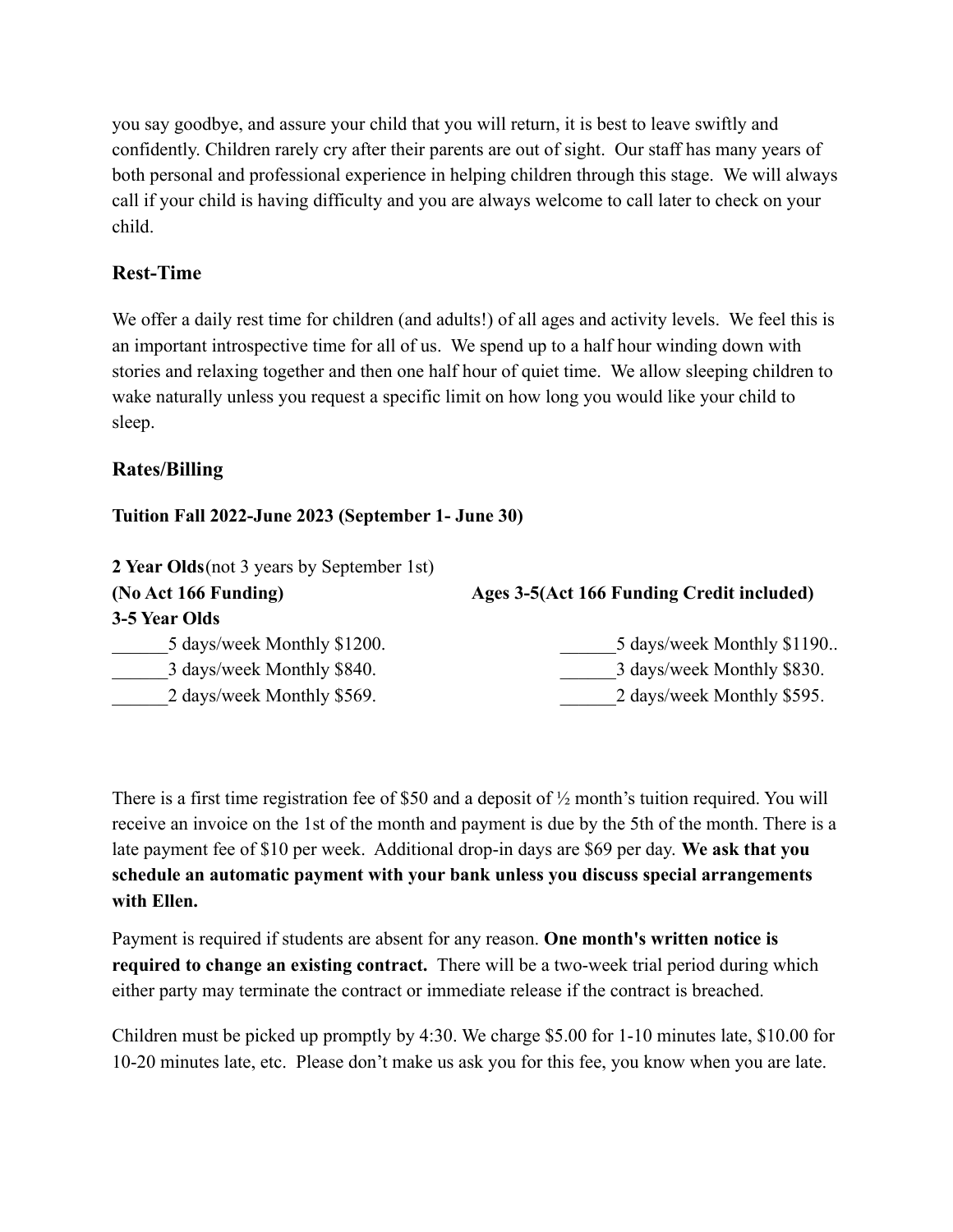Also, please call or text Ellen at 249-1107, if your child will be absent or if arriving after 9:30 a.m, or if you'd like to pick up before 3pm.

#### **Communication**

We value ongoing, open communication and encourage you to discuss any concerns about your child or about our program by phone, in writing, or by setting up an appointment to talk in person. We offer parent-teacher conferences twice during the school year and will complete a *Teaching Strategies Gold* assessment, required for Act 166 funding, that will be shared with the public school in your district. We are also happy to set up a time to conference with you and any or all members of the staff any time. You can call Ellen directly at 249-1107 or email [alltogethernowpreschool@gmail.com](mailto:alltogethernowpreschool@gmail.com)

#### **Confidentiality**

Unless we receive your written consent, information regarding your child will not be released with the exception of that required by our regulatory and partnering agencies. All records concerning children at our program are confidential.

#### **Survey**

At the end of each school year, we ask that you fill out a survey. We like to hear your opinions and we value your feedback. It helps us to continue to improve our program.

# **Family Involvement**

One of the strongest aspects of AllTogetherNow! Preschool is our commitment to our families. Throughout the year we have events that families can join in. We have Family Night potlucks with music and information. We have Family Work Days to help improve our facility. We will also invite you to participate in seasonal whole community events: All Species Day, Ice on Fire, and Enchanted Forest. We always welcome parents to come in to share a talent, cultural tradition, or interest with the children.

#### **Non-Discrimination**

ATN believes that children of all ability levels are entitled to the same opportunities for participation, acceptance and belonging in child care. Children are admitted without regard to race, color, culture, sex, gender expression, religion, ethnicity, ability, parent/provider political beliefs, marital status, sexual orientation, special needs, or any other consideration made unlawful by federal, state or local laws. We do not discriminate on the basis of special needs and will do our best to provide a safe, supportive environment. We will make every reasonable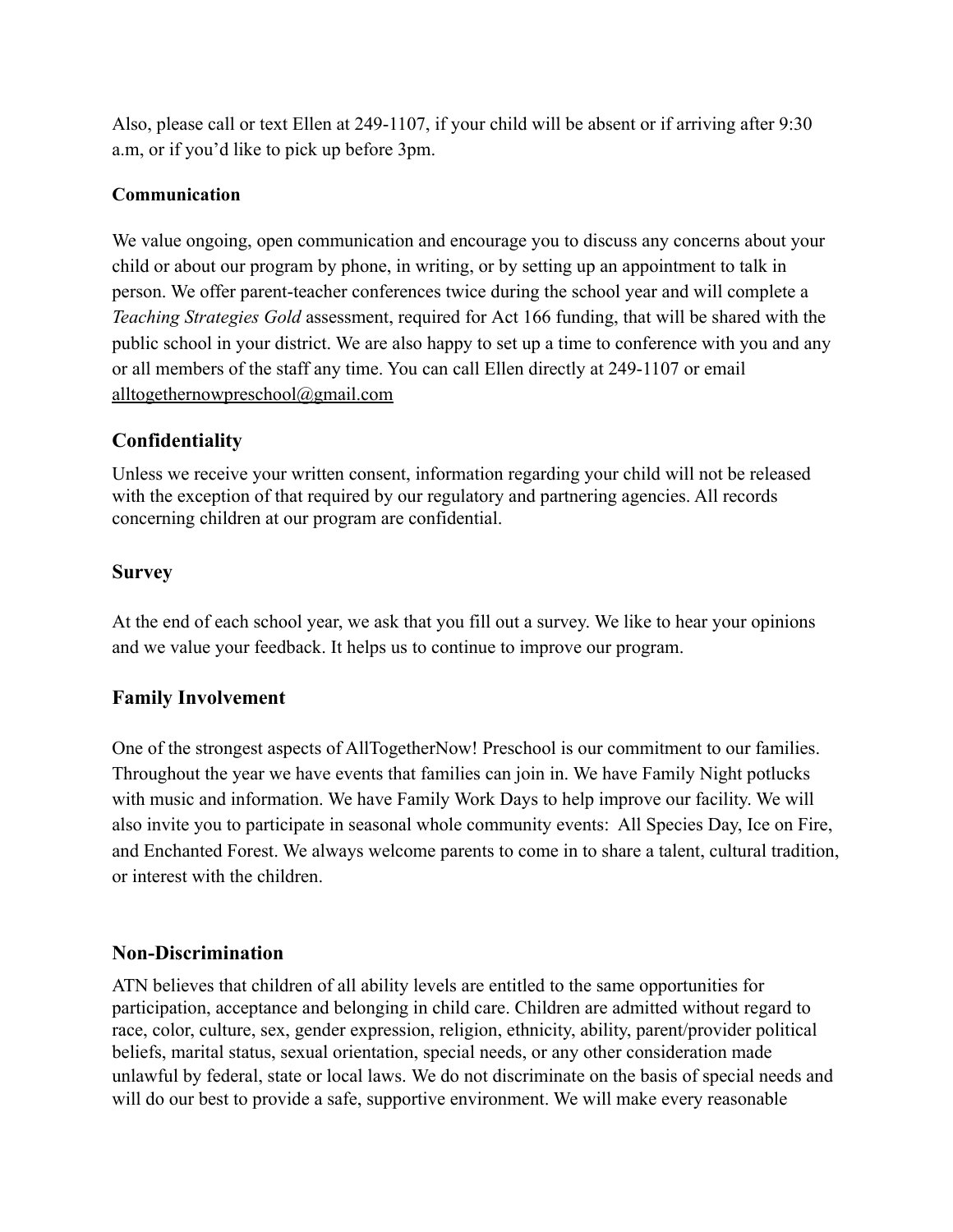accommodation to encourage full and active participation of all children in our program based on their individual capabilities and needs.

#### **Staff Qualifications**

Our teachers and staff are hired in compliance with the state requirements and qualifications as a base minimum. Typical staff *minimum* certifications are as follows:

| <b>Position Title</b>    | <b>Education/Certification</b>      | <b>Experience</b> |
|--------------------------|-------------------------------------|-------------------|
| Teacher                  | Associate Degree in Early Childhood | 2 years           |
|                          | Education                           |                   |
| <b>Assistant Teacher</b> | Child Development Associate         | 1 year            |
|                          | Credential                          |                   |

Care providers participate in orientation and ongoing training in the areas of child growth and development, healthy and safe environments, developmentally appropriate practices, guidance, family relationships, cultural and individual diversity, and professionalism.

Any arrangement between families and our caregivers outside the programs and services we offer is a private matter, not connected or sanctioned by AllTogetherNow! Preschool.

#### **Outings and Field Trips**

From time to time, there will be supervised field trips, and we encourage you to join your child on the trip. Permission slips for each trip must be signed by the child's family.

For field trips, please dress your child appropriately for the season. Walking shoes are a must. Sandals and flip-flops are not appropriate for walking and make it difficult for your child.

The safety of children and staff will be guarded in all activities of child care programs. Proper restraint systems (seat belts) and the correct use of them are critically important during travel to/from the child care program as well as during field trips.

#### **Cultural Relevance and Social Justice**

We provide a learning environment that both reflects and honors the cultures, languages and backgrounds represented in our classrooms and exposes children to the diversity of lived experience not present in the school community in a fair, accurate and respectful manner. We utilize books, music, games, art and a wide range of activities to engage children in this learning. We integrate developmentally appropriate anti-bias activities into our curriculum and support the development of critical thinking skills.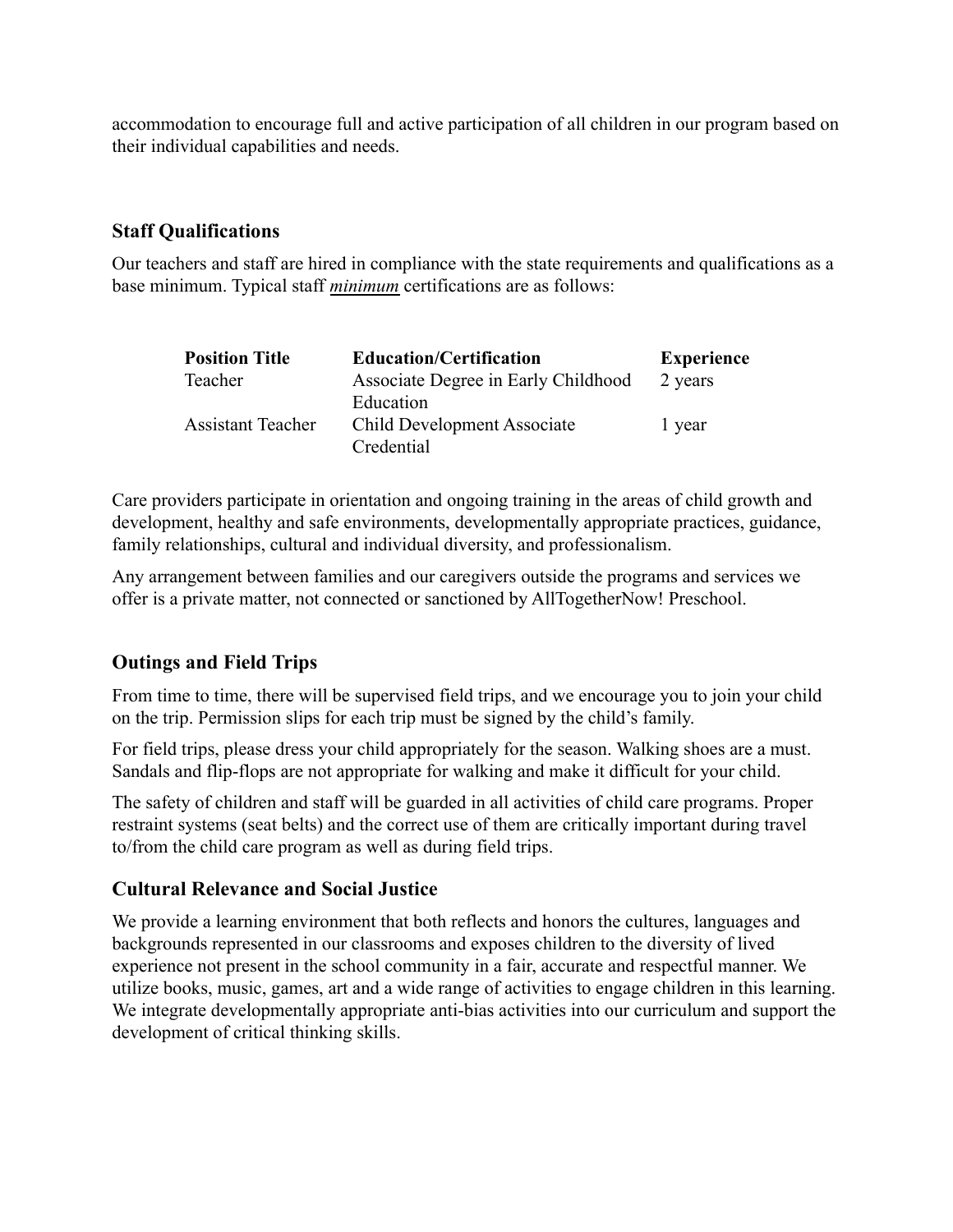# **Financial Aid**

To apply for state funded childcare financial assistance, please visit this website: http://dcf.vermont.gov/benefits/ccfap or call the Department for Children and Families at (802) 241-3110.

# **Child Records**

You have full access to your child's records as required by state licensing regulations. We will produce records within 5 business days of the time of the request.

Child records will be kept on file for 365 days after the child's last day of attendance.

Whether transitioning to the next program setting or to a new classroom, your child's records will be transferred internally.

If your child is transitioning to a new school, a written request from you with instructions to where the records should be sent is required.

**Food Prepared at the Center** (Center made snacks suspended temporarily due to Covid)

We provide a wholesome snack twice a day to all children. Snack menus are posted on the refrigerator in the kitchen. Snack includes a selection of fruits, grains, protein, vegetables as well as milk and/or water. We encourage families to send water bottles with their children. Water is always available throughout the day. Please send in a hearty lunch for your child each day, We support the development of healthy eating habits, and ask that you refrain from sending sugary foods in with your child's lunch.

# **Food Allergies**

If your child has a food allergy, you must notify us in writing so that we can make appropriate substitutions. The written notification should list appropriate food substitutions and must be updated at least annually.

Food allergies can be life threatening and each child with a food allergy should have an action plan for emergency care completed by the family physician.

# **Allergy Prevention**

Families are expected to notify us regarding children's food and environmental allergies. Families of children with diagnosed allergies are required to provide us with a letter detailing the child's symptoms, reactions, treatments and care. A list of the children's allergies will be posted in the main area and kitchen. We are trained to familiarize ourselves and consult the list to avoid the potential of exposing children to substances to which they have known allergies.

# **Injuries**

Safety is a major concern in child care and so daily safety inspections are completed inside and outside the center area in order to prevent injuries. First aid will be administered by a trained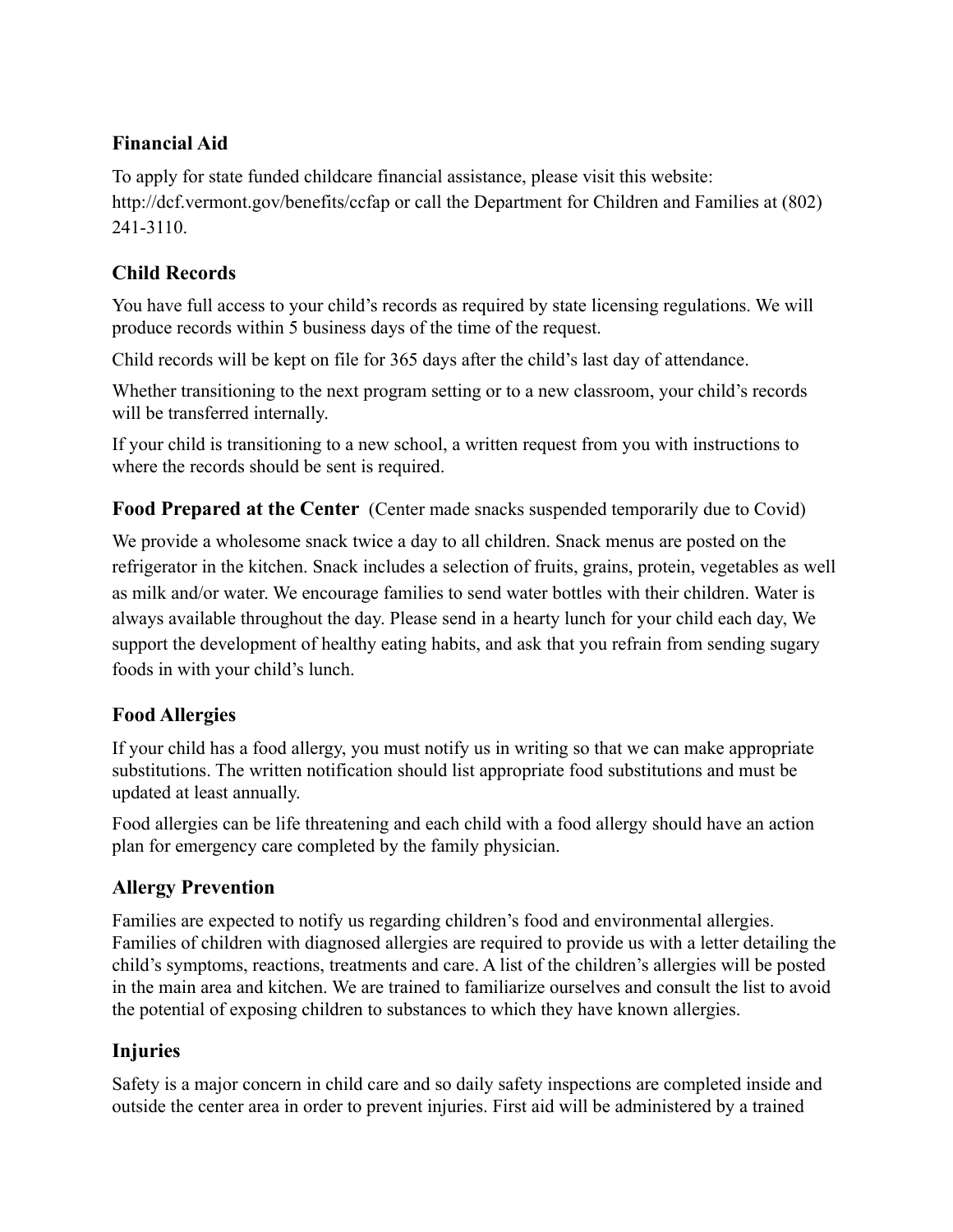caregiver in the event that your child sustains a minor injury (e.g., scraped knee). You will receive an incident report outlining the incident and course of action taken. If the injury produces any type of swelling or needs medical attention, you will be contacted immediately. In the event of a serious medical emergency, the child will be taken to the hospital immediately by ambulance, while we will try to contact you or an emergency contact.

### **Smoking**

The poisons in secondhand smoke are especially harmful to infants and young children's developing bodies, therefore the indoor and outdoor center environment and vehicles used by the center are non-smoking areas at all times. The use of tobacco in any form is prohibited on the center's premises.

# **Prohibited Substances**

The use of alcohol or illegal drugs is prohibited on the center's premises during school hours. Possession of illegal substances or unauthorized potentially toxic substances is prohibited.

Any adult who appears to be inebriated, intoxicated, or otherwise under the influence of mind-altering or polluting substances is required to leave the premises immediately.

# **Child Custody**

Without a court document, both parents/guardians have equal rights to custody. We are legally bound to respect the wishes of the parent/guardian with legal custody based on a certified copy of the most recent court order, active restraining order, or court-ordered visitation schedule. We will not accept the responsibility of deciding which parent/guardian has legal custody where there is no court documentation.

#### **Suspected Child Abuse**

As childcare professionals the staff at AllTogetherNow! are mandated by law to report to state agencies if we have reasonable cause to believe or suspect a child is suffering from abuse or neglect or is in danger of abuse or neglect, no matter where the abuse might have occurred. This includes physical injury, emotional maltreatment, sexual abuse, inadequate food, shelter, clothing, healthcare, or abandonment. Our goal at ATN is to support our families. If you are in need of resources, please reach out to us so we can connect you with local supports. In the event that ATN makes an abuse or neglect report, the child protective service agency will determine appropriate action and may conduct an investigation. It then becomes the role of the agency to determine if the report is substantiated and to work with the family to ensure the child's needs are met. Our center will cooperate fully with any investigation and will maintain confidentiality concerning any report of child abuse or neglect.

# **Emergencies**

In the event of a medical emergency or of an accident, the Center will contact the family and the physician. If it is impossible to reach either and emergency treatment is required, the child will